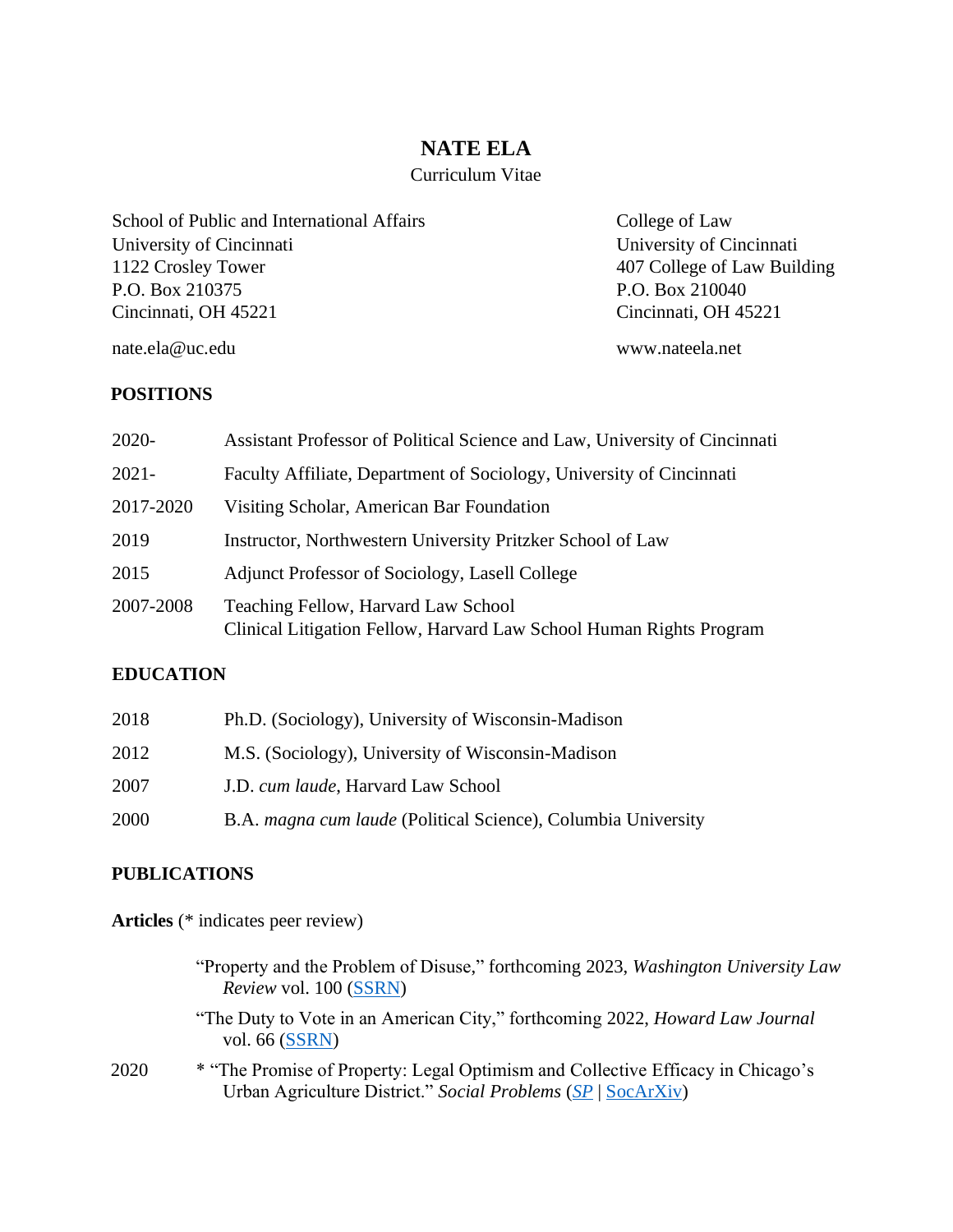| 2019 | * "Use-Based Welfare: Property Experiments in Chicago, 1895-1935." Social Science<br><i>History</i> 43(2): 319-344 ( <i>SSH</i>   SocArXiv)                                                             |
|------|---------------------------------------------------------------------------------------------------------------------------------------------------------------------------------------------------------|
| 2017 | * "Litigation Dilemmas: Lessons from the Marcos Human Rights Class Action." Law<br>& Social Inquiry 42(2): 479-508. ( <i>LSI</i>   SocArXiv)                                                            |
| 2016 | "Urban Commons as Property Experiment: Mapping Chicago's Farms and Gardens."<br>Fordham Urban Law Journal 43(2): 247-294. (FULJ   SSRN)                                                                 |
| 2012 | "Reviewing Walker's First Year: An Agenda for the One Percent." Social Policy 42(1):<br>12-19 (lead author, with Edo Navot, and Emanuel Ubert).                                                         |
| 2007 | "Introduction: Reveling in Resistance, Imagining Reconstruction." Unbound:<br>Harvard Journal of the Legal Left 3: i-v. (with Lauren Coyle and Zinaida Miller,<br>equal authorship). ( <i>Unbound</i> ) |

#### **Book Chapter**

| 2017 | "Land Tenure for Urban Farming: Toward a Scalable Model." (lead author, with Greg |
|------|-----------------------------------------------------------------------------------|
|      | Rosenberg) In Good Food, Strong Communities: Promoting Social Justice             |
|      | <i>Through Local and Regional Food Systems, Steve Ventura and Martin Bailkey,</i> |
|      | eds. Iowa City: University of Iowa Press. (MUSE chapter content as website).      |

- *-* Reprinted in *This Land is Ours: International Perspectives on the Community Land Trust,* John Emmeus Davis, Line Algoed, and María E. Hernández Torrales, eds. (Terra Nostra Press, 2020).
- Audiobook version of chapter released as podcast (2020), available [here](https://www.listennotes.com/podcasts/on-common-ground/chapter-17-lands-in-trust-7WVv8mzlN0i/)

# **Works in Progress**

*Fix the City: The Long Struggle to Put Land to Use.* (Book manuscript under review at University of Chicago Press, in revisions)

"Urban Slack" (in preparation)

"The Conservative Politics of Compulsory Voting in America" (in preparation)

"Reclaiming the Commons: An Institutional Genealogy." [\(SocArXiv\)](https://osf.io/preprints/socarxiv/ruwbp)

# **PUBLIC-ORIENTED WRITING**

# **Policy Reports and Analysis**

2015 "Cultivating Productive Landscapes: A Vision for Urban Agriculture in the Millennium Reserve." (equal authorship with Erika Allen) Chicago Food Policy Action Counsel report submitted to Coastal Program of the Illinois Department of Natural Resources and the Steering Committee of the Millennium Reserve. [\(Report](https://www.chicagofoodpolicy.com/s/Cultivating-Productive-Landscapes-December-2015.pdf) | [Appendices](https://www.chicagofoodpolicy.com/s/Cultivating-Productive-Landcapes-Appendices-Dec-2015-reduced.pdf)**[\)](https://www.chicagofoodpolicy.com/s/Cultivating-Productive-Landcapes-Appendices-Dec-2015-reduced.pdf)**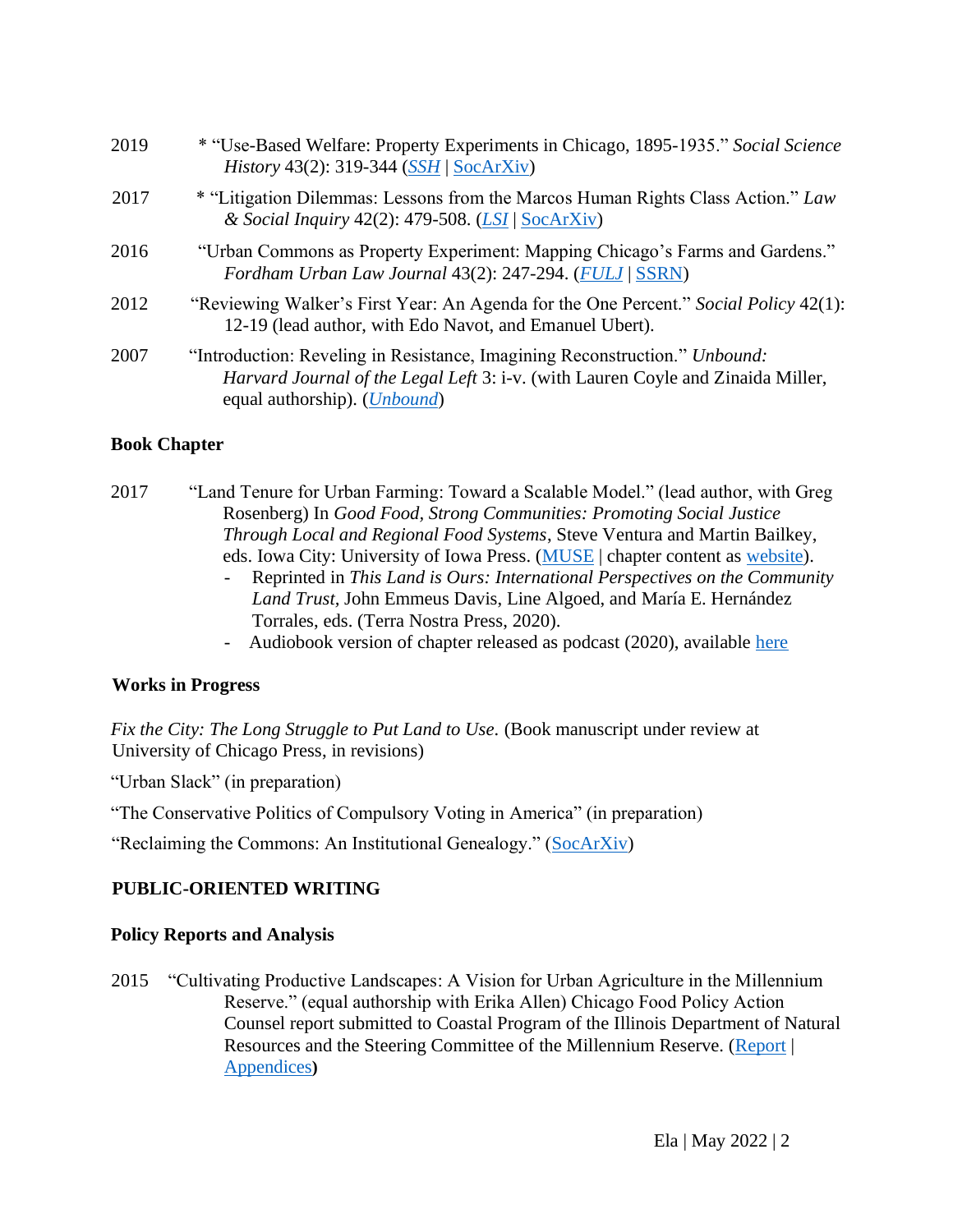- 2012 "Assessing Food Systems Sustainability and Resilience." (lead author, with Satya Rhodes Conway and Marion Reitz) Mayors Innovation Project.
- 2009 "Cultivos Contaminados, Culturas Amenazadas: La Situación de los Transgenicos y Los Derechos Humanos en Pueblos Indígenas de Colombia." 2009. [\(online\)](https://www.ecoportal.net/temas-especiales/pueblos-indigenas/la_situacion_de_los_transgenicos_y_los_derechos_humanos_en_pueblos_indigenas_de_colombia/) 
	- Lead author, report submitted by Colombian indigenous and environmental organizations to U.N. Special Rapporteur for Indigenous Issues.
	- English translation, "Contaminated Crops, Threatened Cultures: Genetically Modified Organisms and the Human Rights of Indigenous Peoples in Colombia," submitted as parallel report to the U.N. Committee on Economic, Social and Cultural Rights, May 2010. (Available via [CESCR website\)](https://tbinternet.ohchr.org/_layouts/treatybodyexternal/Download.aspx?symbolno=INT%2fCESCR%2fNGO%2fCOL%2f44%2f8430&Lang=en)
- 2009 "Ya sabemos que el TLC es 3llegal. Ahora, ¿Qué hacer?" ("We know that the free trade treaty is illegal. Now, what to do?") *Revista Semillas* 40-41: 34.

2006 "On Salvaging." *Philippine Human Rights Update* 20(2). [\(TFDP\)](http://main.tfdp.net/index.php?option=com_content&task=view&id=35&Itemid=30)

#### **Blogging**

2014-2015 Regular posts at the [Legislation Law Prof Blog.](https://lawprofessors.typepad.com/legislation_law/) 

# **HONORS AND AWARDS**

| 2021 | Best article by a graduate student in vols. 42-43 of Social Science History, Social<br>Science History Association (for "Use-Based Welfare")                     |
|------|------------------------------------------------------------------------------------------------------------------------------------------------------------------|
| 2017 | Best Scholarly Article Award (Honorable Mention), American Sociological<br>Association Section on Human Rights (for "Litigation Dilemmas")                       |
| 2016 | Distinguished Graduate Student Paper Award, American Sociological Association<br>Sociology of Law Section (for "Litigation Dilemmas")                            |
| 2016 | Graduate Student Paper Prize (Honorable Mention), Social Problems Theory<br>Division, Society for the Study of Social Problems (for "Reclaiming the<br>Commons") |

# **FELLOWSHIPS AND GRANTS**

#### **Research and Writing**

2021-2022 University of Cincinnati Arts, Humanities, and Social Sciences Research Advancement Award 2021 University of Cincinnati Faculty Launch Award 2016 Mellon-Wisconsin Summer Dissertation Fellowship 2014-2015 National Science Foundation Doctoral Dissertation Improvement Grant, Law and Social Sciences Division (Award ID SES-1423371) 2014-2015 Lincoln Institute of Land Policy C. Lowell Harris Dissertation Fellowship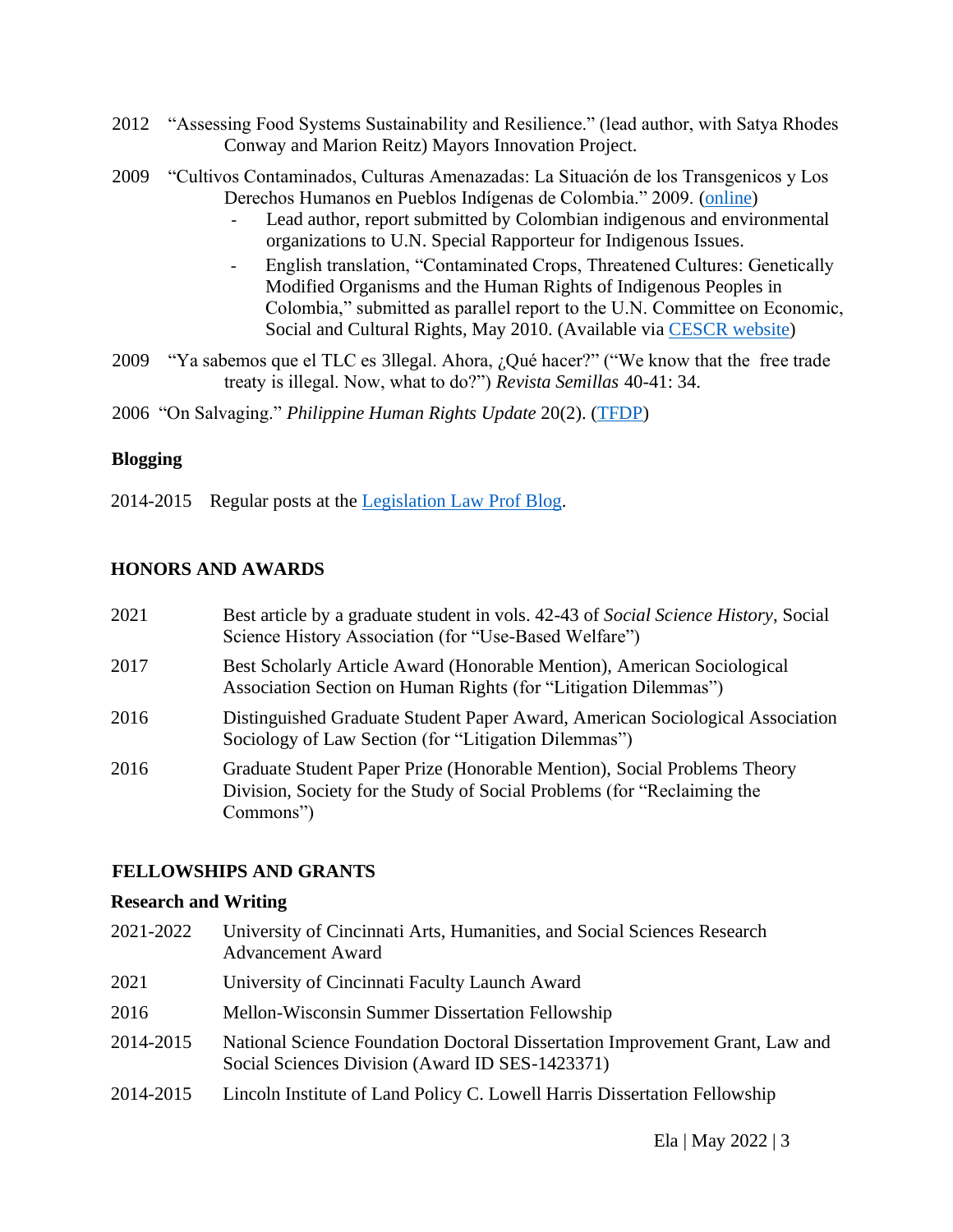| 2012      | Social Science Research Council Dissertation Proposal Development Fellowship |
|-----------|------------------------------------------------------------------------------|
| 2008-2009 | Henigson Human Rights Fellowship, Harvard Law School                         |

#### **Training and Travel**

| 2017 | Law and Society Association International Meeting Graduate Student Travel<br>Subsidy                                                                                   |
|------|------------------------------------------------------------------------------------------------------------------------------------------------------------------------|
| 2016 | Graduate Student Travel Award, Department of Sociology, UW-Madison                                                                                                     |
| 2015 | Funded participant, Harvard Law School Institute on Global Law and Policy,<br>2015 Workshop (Doha, Qatar)                                                              |
| 2014 | Funded participant, Harvard Law School Institute on Global Law and Policy,<br>Workshop on Global Poverty and Heterodox Development Pathways, Sciences Po<br>Law School |
| 2013 | Funded participant, Summer Institute in New Economics                                                                                                                  |
| 2012 | Graduate Student Travel Award, Department of Sociology, UW-Madison                                                                                                     |

# **RESEARCH APPOINTMENTS**

| 2017-2020 | Visiting Scholar, American Bar Foundation                                                         |
|-----------|---------------------------------------------------------------------------------------------------|
| 2015-2017 | Associate, Harvard University Department of African and African-American<br><b>Studies</b>        |
| 2014-2015 | Graduate Research Fellow, Institute for Research on Poverty, University of<br>Wisconsin – Madison |
| 2011-2013 | Honorary Graduate Fellow, University of Wisconsin Law School Institute for<br>Legal Studies       |
| 2007-2008 | Visiting Researcher, Harvard Law School                                                           |

# **INVITED TALKS**

- 2022 "The Conservative Politics of Compulsory Voting in the United States" Panel on New Approaches to Sub-National Politics, Social Science History Association, Chicago, Nov. 17-20.
- 2022 "Policy Tools for Promoting Residents' Interests in a Context of Gentrification" Lincoln Heights Roundtable, Lincoln Heights, Ohio, Mar. 10.
- 2021 "Fix the City: Vacant Land and Social Policy" Planning and Law Division of the American Planning Association, Vacant Property webinar, Oct 21.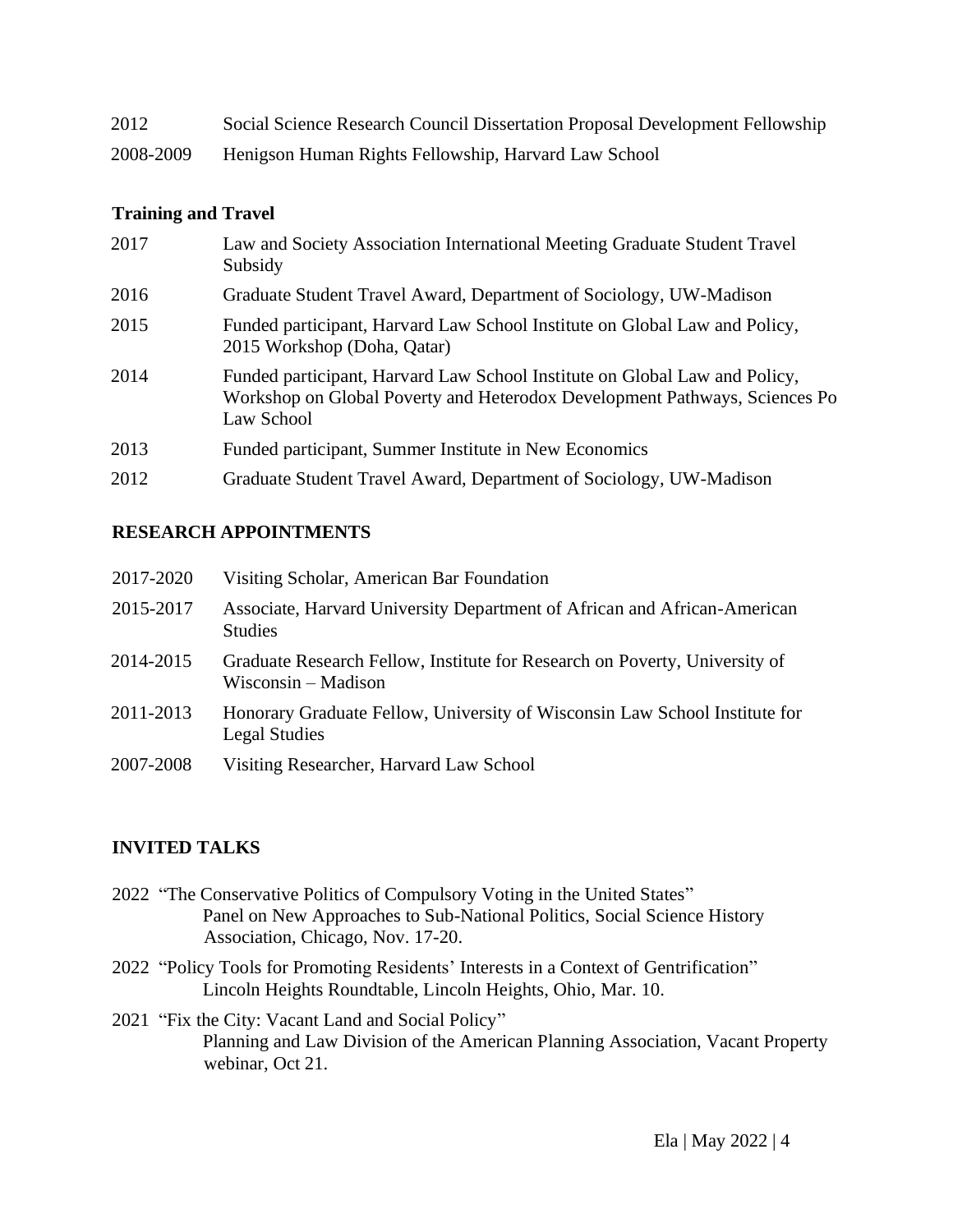- 2021 "Reclaiming the Commons" Inframarginalism Conference, University of Kentucky College of Law, Feb. 18.
- 2021 "Cultivating the City: Urban Agriculture and the Promise of Property" Ohio University Sociology and Anthropology colloquium, Feb. 11.
- 2020 "The Legal Roots of Urban Inequality: Racially Restrictive Covenants and Redlining in 20<sup>th</sup> Century America" (with Meghan Morris) Cincinnati Bar Association Real Property Law Institute, Dec. 18.
- 2019 "Property and the Problem of Disuse" Property Works in Progress conference, Boston, Sept. 20-21.
- 2019 "Cultivating the City: Urban Agriculture and the Promise of Property" Northwestern University Sociology Department colloquium, May 9.
- 2018 "Reflecting on the Relevance of Marxian Concepts in Contemporary Sociology" Money, Markets, and Governance Workshop, session on Marx's relevance to contemporary social sciences, University of Chicago, May 1.
- 2013 "Cultivating a Commons?" University of Chicago Law School, Nov. 19.
- 2013 "Modeling Progressive Law for States and Cities: The American Legislative and Issue Campaign Exchange" Northwestern Law, Nov. 7.; Stanford Law, Nov. 2-3; IIT Chicago-Kent Law, Sept 7; Northern Illinois University Law, Sept. 4; John Marshall Law, Feb. 25.
- 2012 "Introducing ALICE: The American Legislative and Issue Campaign Exchange" Yale Law School, Feb. 18; Loyola Chicago Law School, Feb. 25.
- 2009 "Genetically Modified Organisms and the Human Rights of Indigenous Peoples in Colombia."

Universidad Libre Law School, Bogotá, Colombia, Aug. 21.

# **CONFERENCE ORGANIZING**

- 2018 "Law & Social Welfare Distribution," open session, Sociology of Law Section, American Sociological Association annual meeting, Philadelphia, August 12-13.
- 2017 "Reimagining Access: Institutional Experiments in the Postindustrial City" (with John Robinson, Washington University in St. Louis Dept. of Sociology), session co-sponsored by the LSA collaborative research networks on Legal Geography and Technology, Law, and Society, and by the International Research Group on Law and Urban Space; Law and Society Association annual meeting, Mexico City, June 20-23.
- 2016 "The Sociolegal Researcher as Social Justice Advocate: Challenges and Opportunities" (with Thomas Mitchell, University of Wisconsin Law School), service panel, Law and Society Association annual meeting, New Orleans, June 2-5.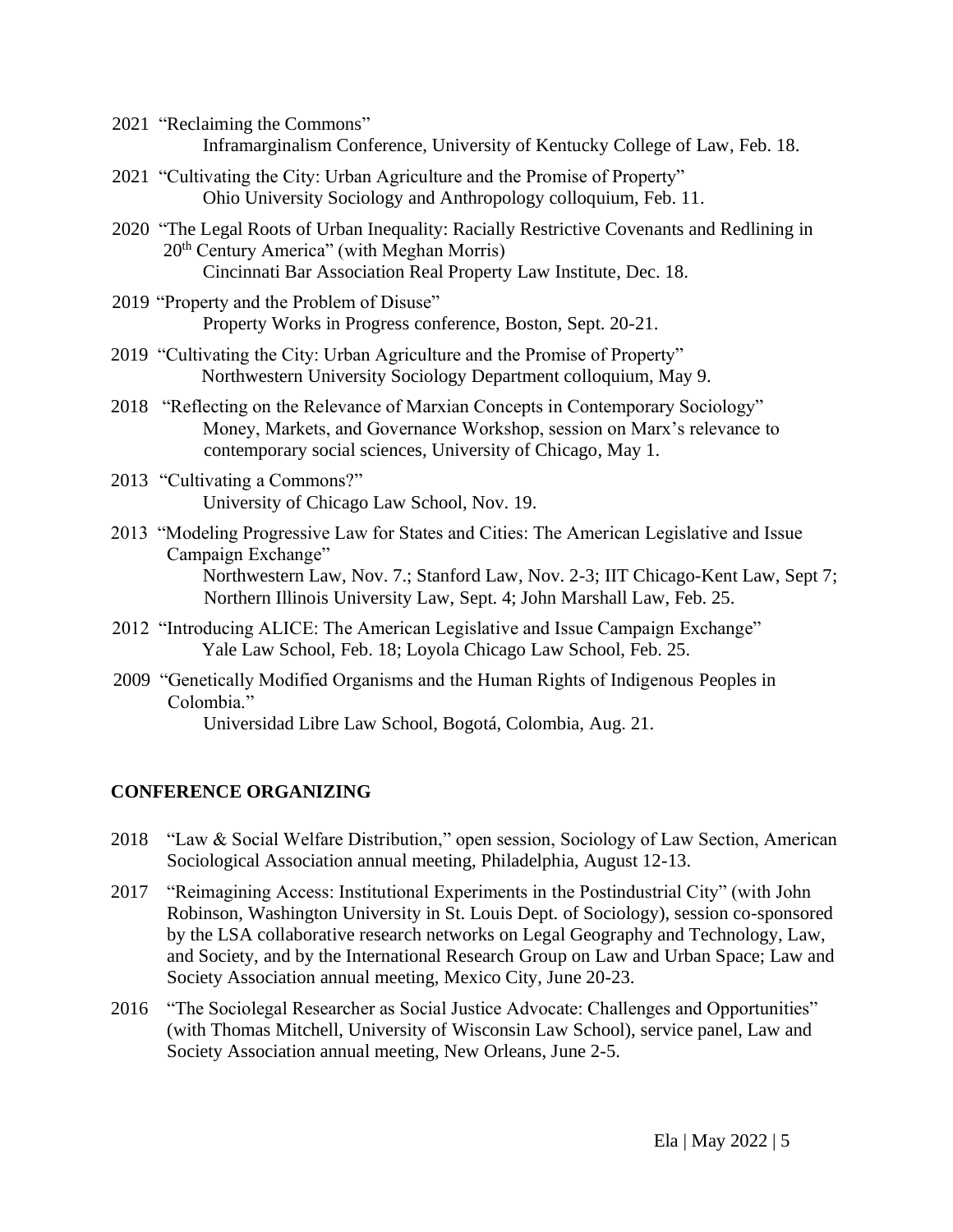- 2015 "Bending Toward Justice? Reflecting on the Role of Sociolegal Research in Advancing Social Change" (with Thomas Mitchell, University of Wisconsin Law School), service panel, Law and Society Association annual meeting, Seattle, May 28-31.
- 2015 "Re-envisioning the City: The Limits and Possibilities of Property" (with John Robinson, Northwestern University Dept. of Sociology), Legal Geography Collaborative Research Network session, Law and Society Association annual meeting, Seattle, May 28-31.
- 2014 "The History of Urban Agriculture" (with Monica White, University of Wisconsin-Madison Dept. of Sociology), two sessions, Growing Power Urban & Small Farms Conference, Milwaukee, Nov. 6-9.
- 2012 Workshop on the Sociology of Urban Agriculture (with Erik Olin Wright), Department of Sociology, University of Wisconsin-Madison, Oct. 5-7.
- 2007 "Resistance and the Law: Radicalism, Extremism, Legitimacy, Cooptation" (with editors of *Unbound*), spring *Unbound* symposium, Harvard Law School, March 16-17.

#### **CONFERENCE/WORKSHOP PRESENTATIONS**

|      | 2022 "Urban Slack"                                                                                                                                  |
|------|-----------------------------------------------------------------------------------------------------------------------------------------------------|
|      | Law and Society Association, Socio-Legal Approaches to Property research<br>network (CRN 49) session, Lisbon (online), July 13-16.                  |
|      | American Sociological Association Annual Meeting, Community and Urban<br>Sociology Section roundtable session, Los Angeles, August 6-9.             |
|      | 2022 "Property and the Problem of Disuse"<br>Association for Law, Property, and Society virtual conference, May13.                                  |
| 2021 | "The Duty to Vote in an American City"<br>Law and Political Process Study Group, American Political Science Association,<br>Seattle/Online, Oct. 3. |
| 2021 | "How Voting Became a Duty in Kansas City"<br>Midwest Sociological Society, Online, Nov. 20-24.                                                      |
| 2021 | "Property and the Problem of Disuse"<br>Law and Political Economy workshop on private law, Online, Jan. 8.                                          |
| 2019 | "How Voting Became a Duty in Kansas City"<br>Social Science History Association, Chicago, Nov. 20-24.                                               |
| 2019 | "The Promise of Property: Cultivating Legal Optimism and Collective Efficacy in<br>Chicago's Urban Agriculture District"                            |
|      | American Sociological Association, Community and Urban Sociology Section<br>roundtable session, New York City, Aug. 10-13.                          |
| 2019 | "Locking in the City We Want: Organizational Experiments as a Path to Urban<br>Transformation"                                                      |
|      | ASA Community and Urban Sociology Section Pre-Conference Workshop, New<br>York City, Aug. 9.                                                        |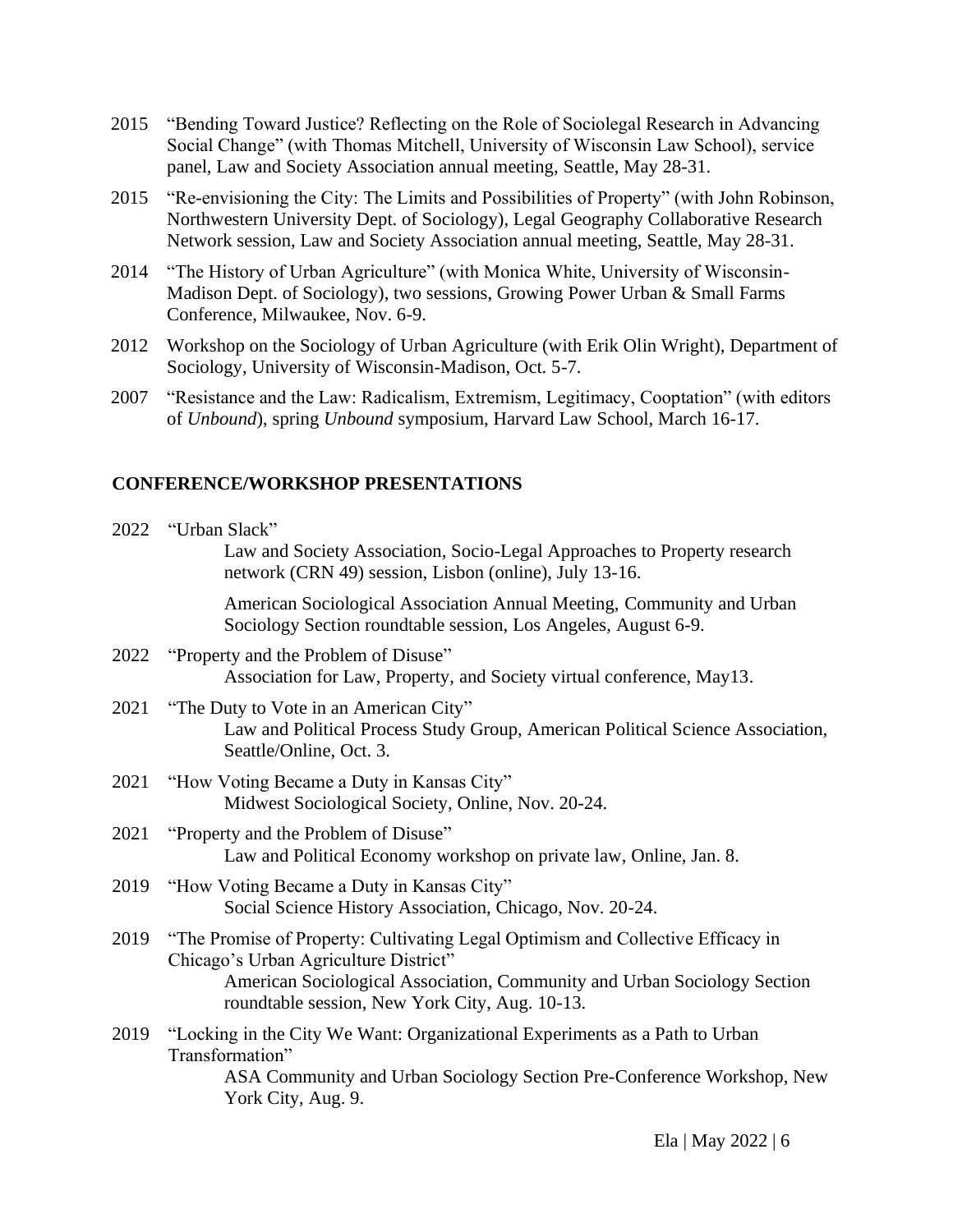- 2019 "Properties of Urban Resilience" Law and Society Association, Socio-Legal Approaches to Property research network (CRN 49) session, Washington, DC, May 30-June 1.
- 2019 "Making Property Useful" Association for the Study of Law, Property, and Society, Syracuse, NY, May 17- 18. Law and Society Association, Toronto, June 9-11, 2018.
- 2017 "Visions of a City Transformed: Urban Farming in Progressive-Era Chicago" Newberry Library Urban History Workshop, Nov. 11.
- 2017 "Use-Based Welfare: Property Experiments in Chicago, 1895-1935." American Sociological Association, Welfare State Regular Session, Montreal, Aug. 12-15.
- 2017 "The Promised Land? Englewood Reckons with an Urban Agriculture District" Law and Society Association, Mexico City, June 20-23.
- 2017 "Experimental Fields: Inventing the Urban Agriculture District." American Association of Geographers, Boston, Apr. 5-9. Law and Society Association, Mexico City, June 20-23.
- 2016 "Use-Based Welfare: Property Experiments in Chicago, 1895-2015." ASA Economic Sociology Section Pre-Conference Workshop, Seattle, Aug. 19. Boston College Environmental Sociology Working Group, Apr. 1. Workshop on Economic Sociology, University of Wisconsin-Madison, Mar. 31.
- 2016 "Reclaiming the Commons, Activating Space: A Dual Genealogy." American Sociological Association, Seattle, Aug. 20-23. Society for the Study of Social Problems, Seattle, Aug. 19-21. Workshop on Economic Sociology, University of Wisconsin-Madison, Feb. 25.
- 2016 "Urban Commons as Property Experiment: Mapping Chicago's Farms and Gardens." Society for the Study of Social Problems, Seattle, Aug. 19-21. International Association for the Study of the Commons, Bologna, Nov. 6-7, 2015.
- 2015 "Reclaiming the Commons: Genealogy of a Sociolegal Imaginary" International Association for the Study of the Commons, Bologna, Nov. 6-7. Law and Society Annual Conference, Seattle, May 28-31.
- 2015 "Claiming land by cultivating identity: The search for common ground in Chicago's farms and gardens."

Rural Sociological Society, Madison, WI, Aug. 6-9.

- 2015 "Commoning as an Urban Social Practice." Workshop on Economic Sociology, University of Wisconsin-Madison, Mar. 25.
- 2015 "Regulating the Resilient City: A Project to Study Socio-Ecological Urban Governance." Workshop of the Harvard Institute for Global Law and Policy, Doha, Jan. 2-10.
- 2014 "Jensen's Dream, Deferred." Growing Power Urban & Small Farms Conference, Milwaukee, Nov. 6-9.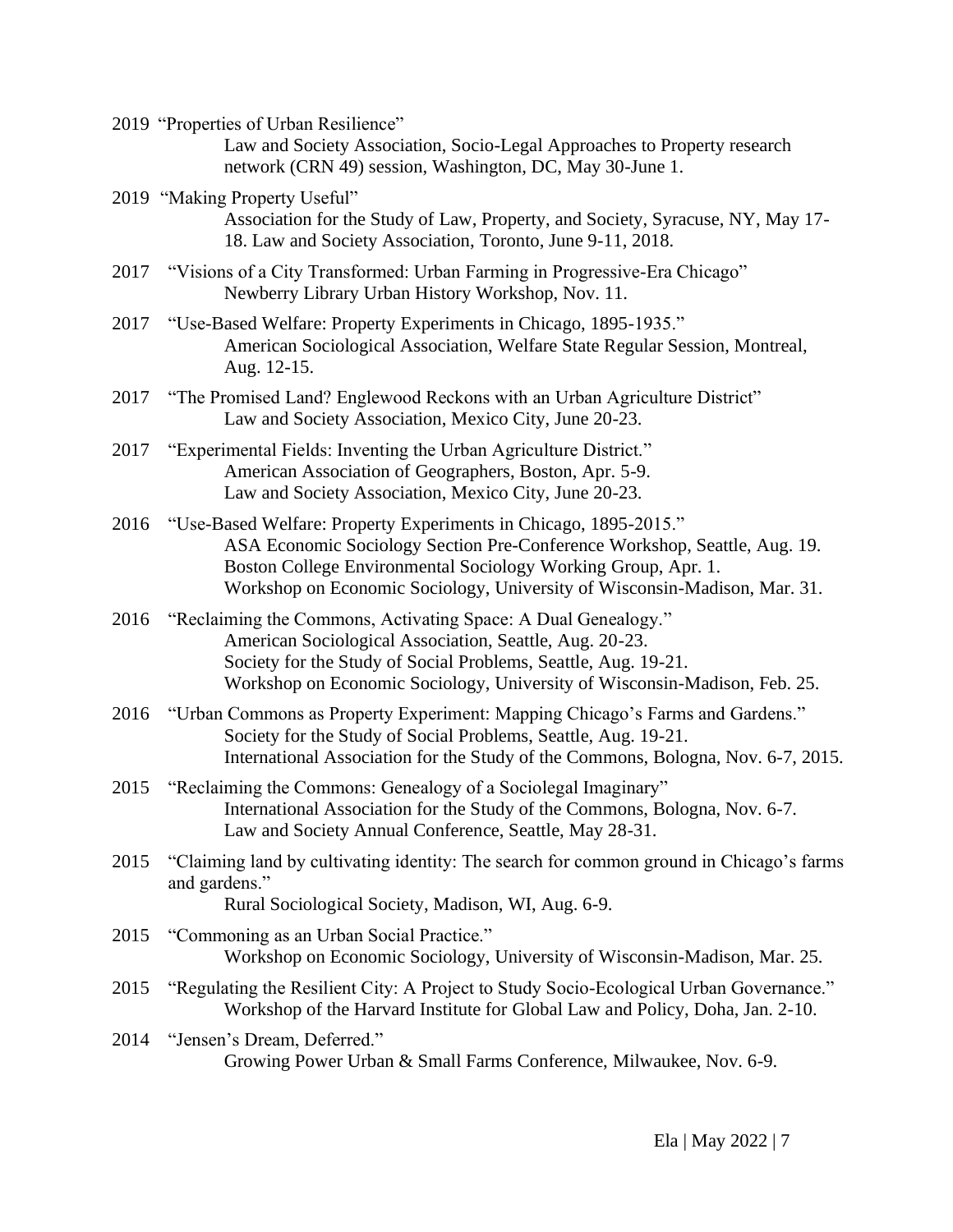- 2014 "Commoning as an Urban Social Practice." Midwest Law and Society Retreat, University of Wisconsin-Madison, Oct. 24-25.
- 2014 "The Urban Agriculture Land Trust as a Vehicle for Commoning." Urban Agriculture Law Conference, U. Maryland School of Law, Sept. 19.
- 2014 "Cultivating a Commons? Urban Farming and Property Law in Chicago, 1893-1920." Fifth Workshop on the Ostrom Workshop, Indiana University, June 18-21.
- 2014 Participant, Roundtable on Global Development and Heterodox Development Pathways. Sciences Po Law School, Paris, May 19.
- 2013 "Cultivating a Commons? Urban Farming and Emerging Property Norms in Chicago, 1909-1920."

Association for Law, Property, and Society, Minneapolis, April 26-27. Law and Society Association, Boston, May 30-June 2.

- 2013 "Jensen's Dream, Deferred: Urban Farming and Property in Chicago, 1909-1920." American Society for Environmental History, Toronto, April 4-6.
- 2012 "Law, Land, and Urban Farming in Chicago." Midwest Law and Society Retreat, Madison, WI, Sept. 20-21.
- 2012 "Urban Agriculture Growth Coalitions: Laying the Legal Groundwork for the Garden Cities of Tomorrow."

Law and Society Association, Honolulu, June 5-8.

- 2011 "How to Analyze Alien Tort Litigation and Social Movement Mobilization? Lessons from the Marcos Human Rights Class Action." Law and Society Association, San Francisco, June 2-5.
- 2011 "Four Ways of Thinking About Alien Tort Litigation and Social Movement Mobilization." Conference on Renewing Radical Scholarship, Upham Woods, WI, May 27-29.
- 2010 "The Resilience Research Center." Workshop on the Social Economy, Upham Woods, WI, Dec. 11-12.
- 2007 "The Globalization of Collective Litigation: A Structural Approach." Visiting Researcher Colloquium, Harvard Law School, Nov. 28.

# **MEDIA**

- Recorded interview for story about community land trusts and affordable housing, for "Two Americas" series syndicated by E.W. Scripps National, Mar. 2022.
- Quoted in "Thousands spent so far defending Lebanon's concealed carry ordinance; costs expected to rise," *Cincinnati Enquirer,* Dec. 7, 2021
- Live interview for "Lawsuit claims city's tax break program for homeowners is discriminatory," *Cincinnati Edition,* WVXU, Oct. 20, 2021
- Interviewed for "Where Did Marcos Hide His \$10 Billion Fortune?" *Bloomberg Businessweek,*  July 2021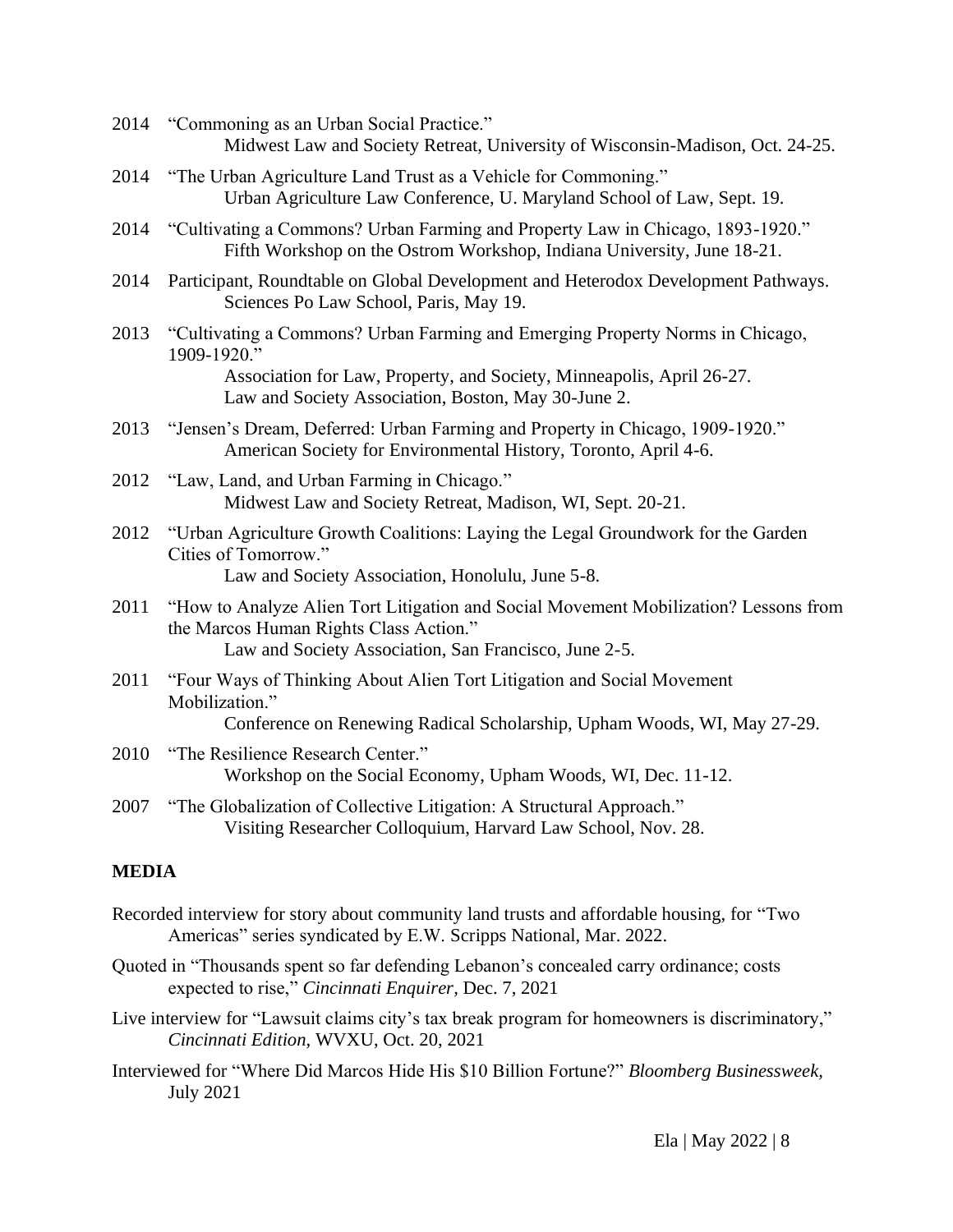Recorded interview for "Why Aren't Elmwood Place and St. Bernard Part of Cincinnati?" *OKI Wanna Know*, WVXU, Oct. 28, 2020.

# **TEACHING EXPERIENCE**

#### **University of Cincinnati**

School of Public and International Affairs Law and Inequality in the City (S21) Seminar on Law and Capitalism in America (S21, S22) Law, Markets, and Politics in the United States (F21, F22) American Courts & Judicial Process (F20, F21, F22)

#### College of Law

Land Use Law and Development (cross-listed with School of Planning, S21, S22) Land Use Law and Advocacy-Practice One (S21) Seminar on Law and Capitalism in America (S21, S22)

# **Northwestern University Pritzker School of Law**

Public International Law (S19)

#### **Lasell College**

Social Policy, Department of Sociology (F15)

#### **Harvard Law School**

Community Action for Social and Economic Rights (Teaching Fellow), 2007-2008 International Human Rights Clinic (Clinical Litigation Fellow), 2007-2008

# **Escola Secundária Francisco Manyanga,** Sussundenga, Mozambique

Geography and English as a Foreign Language (as Peace Corps volunteer), 2001-2002

# **SERVICE**

# **To Universities**

University of Cincinnati

School of Public and International Affairs Undergraduate committee, 2020- Inclusive Excellence cluster on community engagement, 2020- (chair, 2021-22) Pre-Law Advisor, 2020-21

# College of Law

Clinics committee, 2020-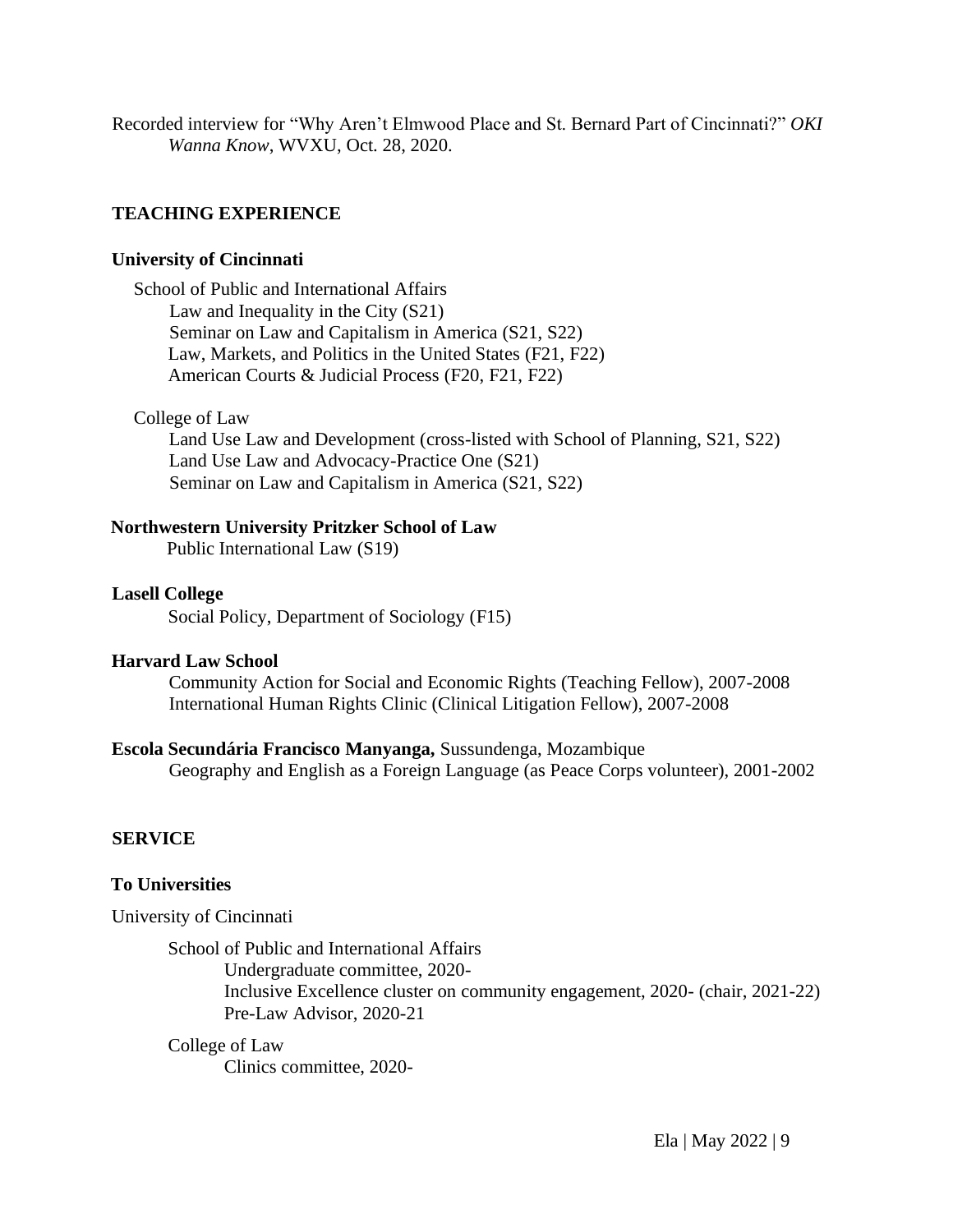University

Social Justice Advisory Committee, 2021- Pre-Professional Advising Center Pre-Law Committee, 2020- Reviewer, UC Office of Research Arts, Humanities, and Social Science Research Award, 2021-22

University of Wisconsin-Madison

Center for Culture, History, and the Environment, Workshop Planning Committee, 2013 Sociology Department Social Committee, 2012-2013

#### **To the Profession**

American Sociological Association, Section on the Sociology of Law

Graduate Student Member, Section Council, 2017. Member, Distinguished Student Paper Award committee, 2017.

Law and Society Association

Co-organizer, Service Panels on sociolegal research and social change, 2015 and 2016. Chair/discussant, panel on "Inter/Action in Environmental Law Settings: Constituting and Understanding Social Action," 2011 Annual Conference, San Francisco.

American Planning Association

Presentation to Webinar on Property Vacancy, Oct. 2021

Cincinnati Bar Association

CLE Presentation for Real Property Law Institute, Dec. 2020

Occasional peer review: *American Journal of Sociology; International Journal of Transitional Justice*; *Journal of Politics & Economics; Law & Social Inquiry*; *Social Problems;* National Science Foundation.

#### **To the Community**

Cincinnati Interfaith Worker Center

Member, Legal Advisory Council, 2021-

Chicago Food Policy Action Council

Volunteer research on urban agriculture and land use policy, 2011-2015. Co-Organizer (with Erika Allen, Growing Power) of roundtable discussions on potential urban agriculture land use in the Millennium Reserve, September 2014 - February 2015.